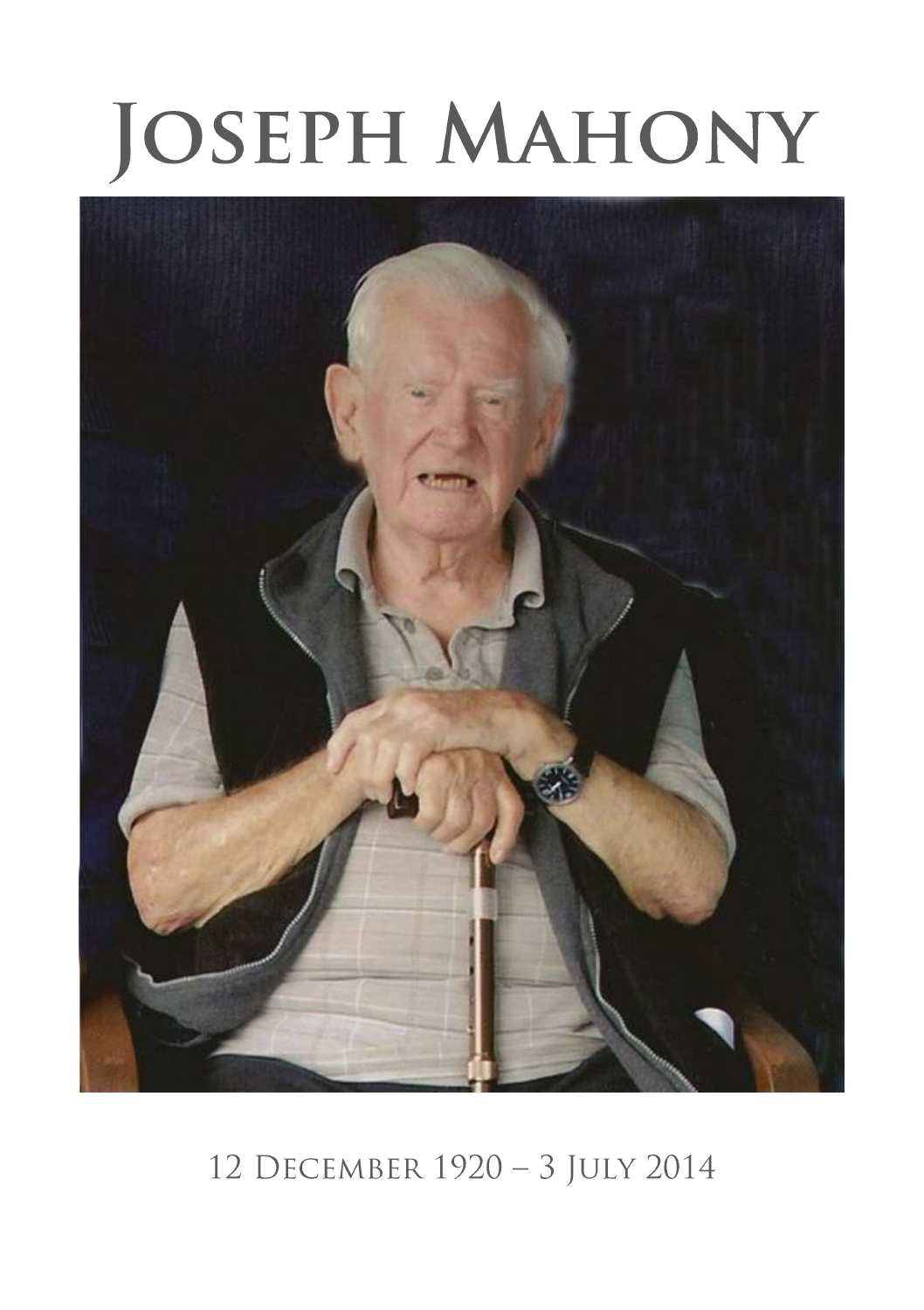REQUIEM MASS FOR

# **JOSEPH MICHAEL MAHONY**

#### CFI FBRATED AT

### **ST PATRICKS CATHOLIC CHURCH**

4 Munroe Street, Napier on Tuesday 3 July 2014 at 12 noon

Celebrant: Fr Mike Wooller Organist: Ray Downing Funeral Director: Paul Dunstall

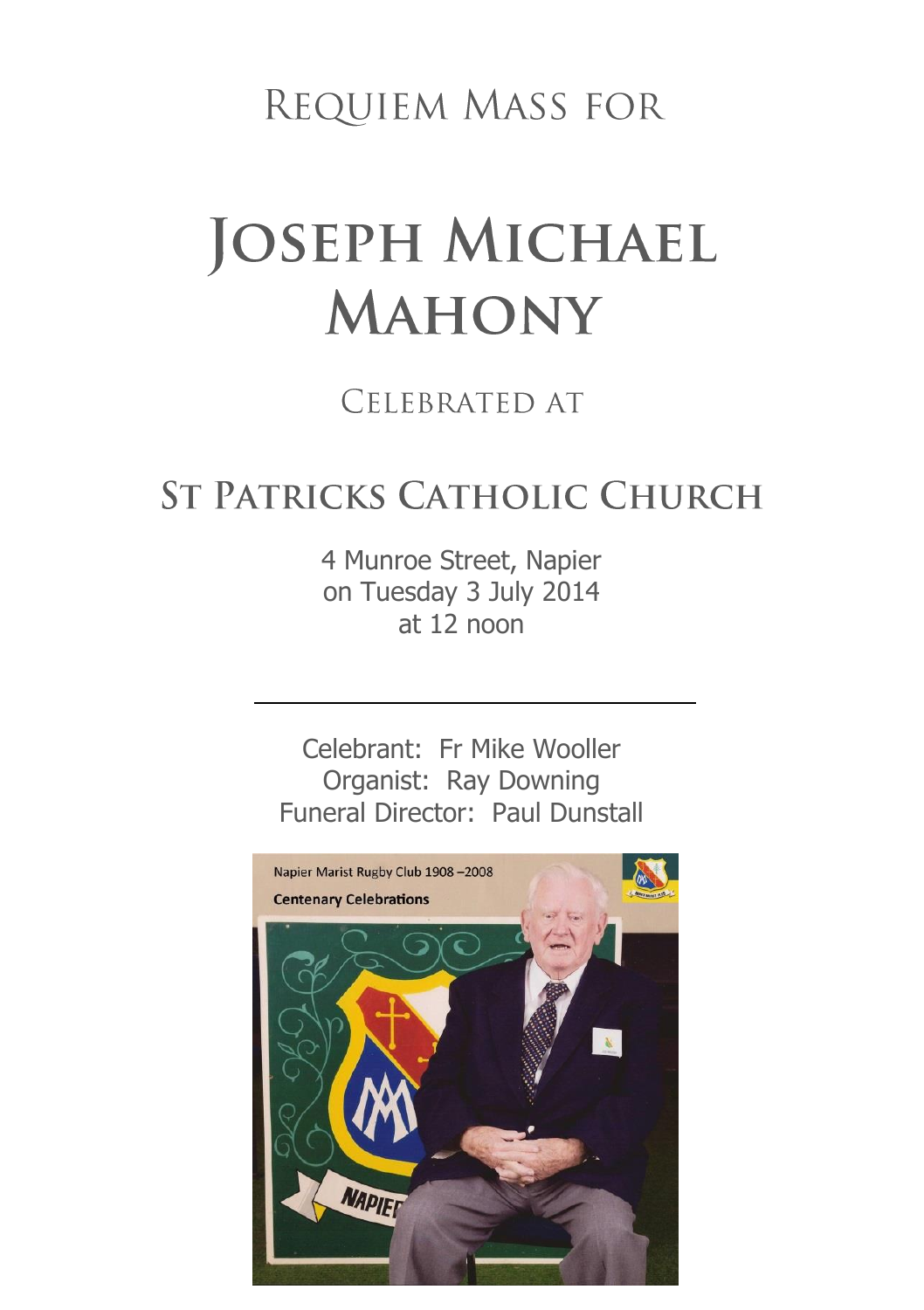**Welcome**

Fr. Mike Wooller

#### **Family Tribute**

Faith Mahony

#### **Opening Prayers**

Fr. Mike Wooller

**First Reading** By Margaret Graham

## **A Reading From the 2nd Letter of Timothy**

As for me, my life is already being poured away as a libation, and the time has come for me to depart. I have fought the good fight to the end; I have run the race to the finish; I have kept the faith; all there is to come for me now is the crown of uprightness which the Lord, the upright judge, will give to me on that Day; and not only to me but to all those who have longed for his appearing.

But the Lord stood by me and gave me power, so that through me the message might be fully proclaimed for all the gentiles to hear; and so I was saved from the lion's mouth. The Lord will rescue me from all evil attempts on me, and bring me safely to his heavenly kingdom. To him be glory for ever and ever. Amen…. **The Word of the Lord**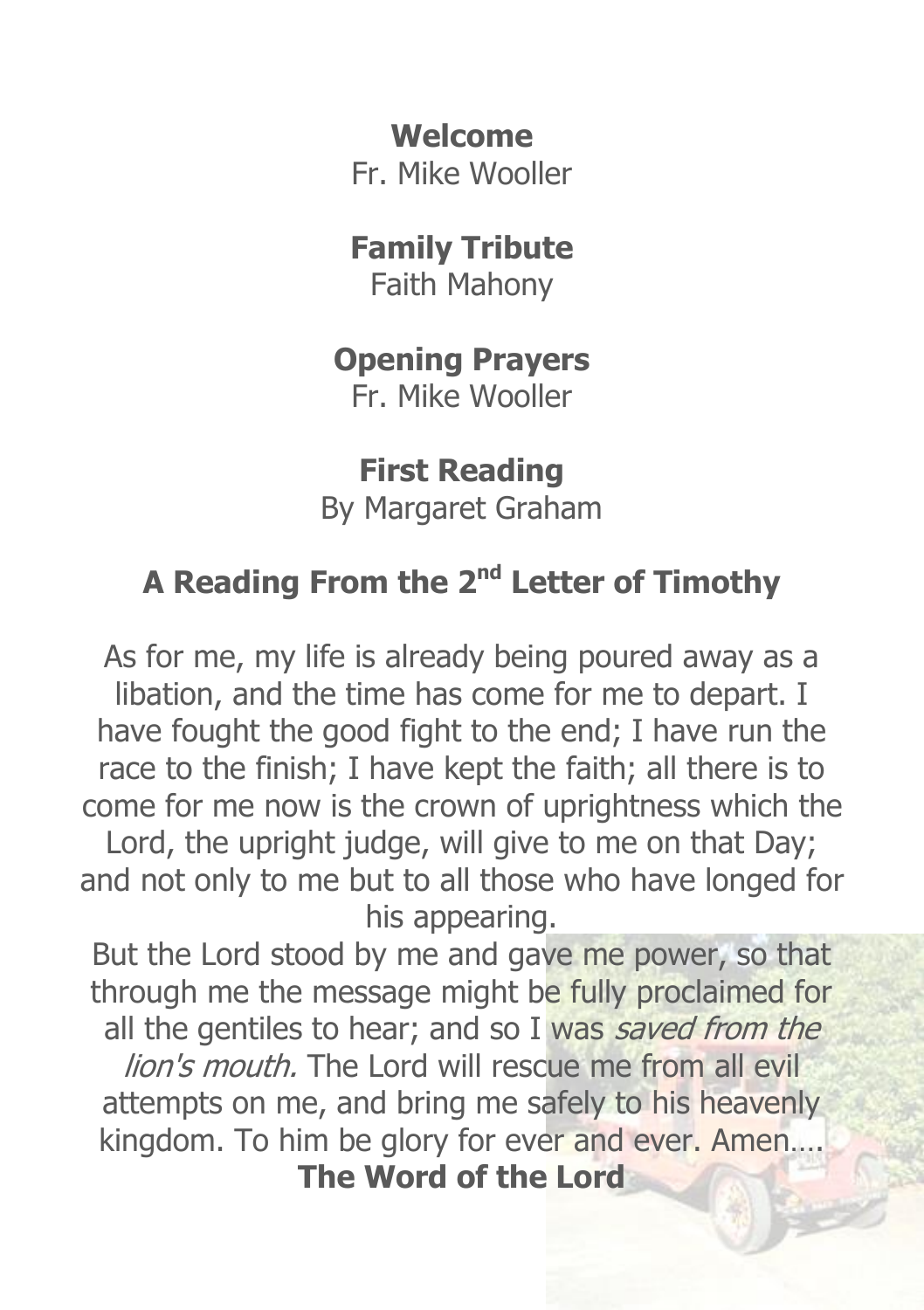#### **Responsorial Psalm: Sung The Lord Is My Shepherd**

The Lord's my Shepherd, I'll not want, He makes me down to lie, in pastures green, He leadeth me, the quiet waters by.

My soul He doth restore again, and me to walk doth make, within the paths of righteousness, e'en for His own name's sake.

Yea, though I walk in death's dark vale, yet will I fear no ill, for Thou art with me, and Thy rod and staff me comfort still.

My table Thou hast furnished in presence of my foes, my head Thou dost with oil anoint, and my cup overflows.

Goodness and mercy all my life, shall surely follow me, and in God's house for evermore my dwelling-place shall be.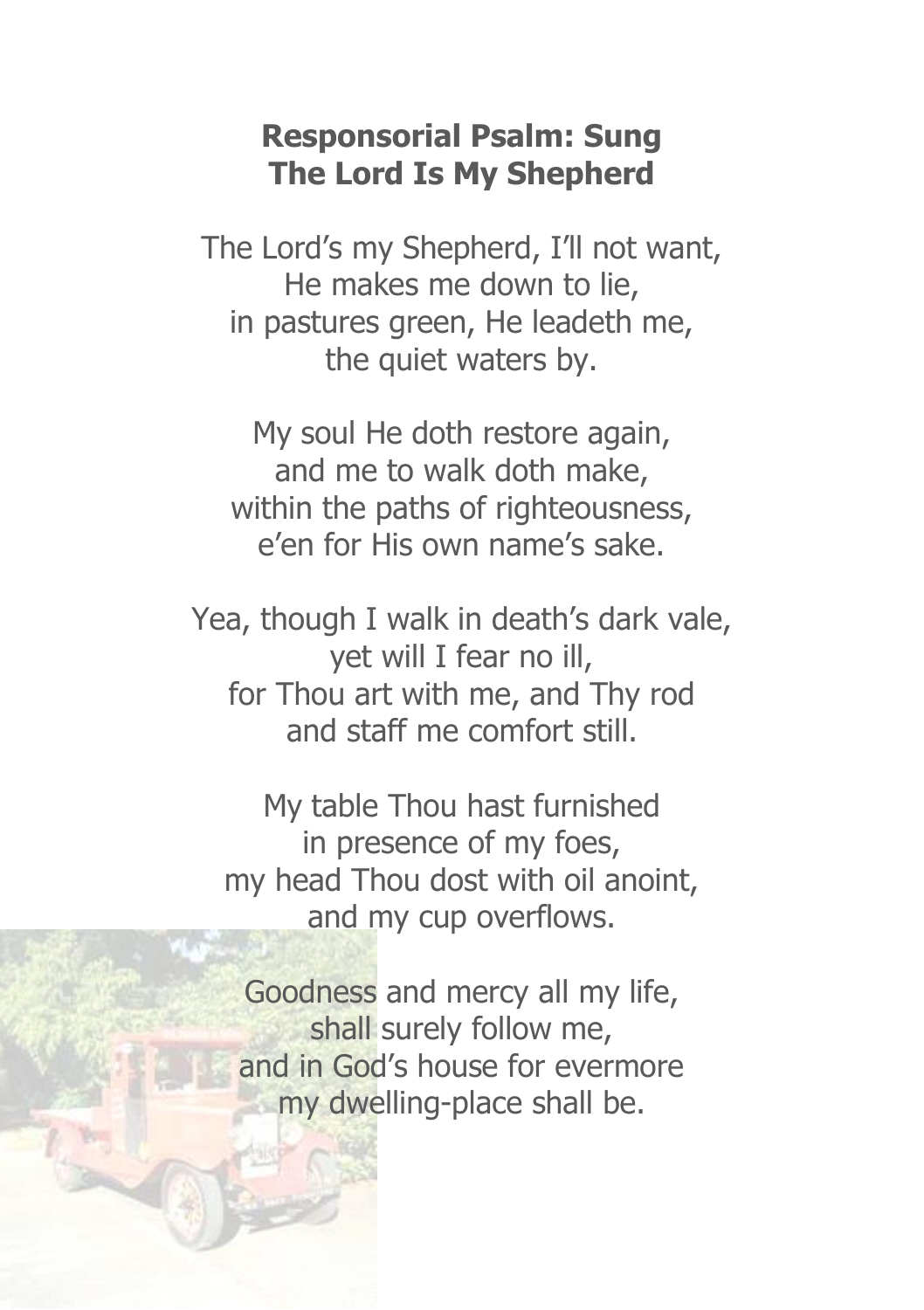#### **Gospel Reading A Reading from the Gospel of John**

Do not let your hearts be troubled. You trust in God, trust also in me. In my Father's house there are many places to live in; otherwise I would have told you. I am going now to prepare a place for you, and after I have gone and prepared you a place, I shall return to take you to myself, so that you may be with me where I am. You know the way to the place where I am going, Thomas said, 'Lord, we do not know where you are going, so how can we know the way?' Jesus said: I am the Way; I am Truth and Life. No one can come to the Father except through me.

#### **The Gospel of the Lord**

#### **Prayers of Faithful** By Colleen O'Halloran

#### **Presentation of Gifts** By The Terry Mahony Family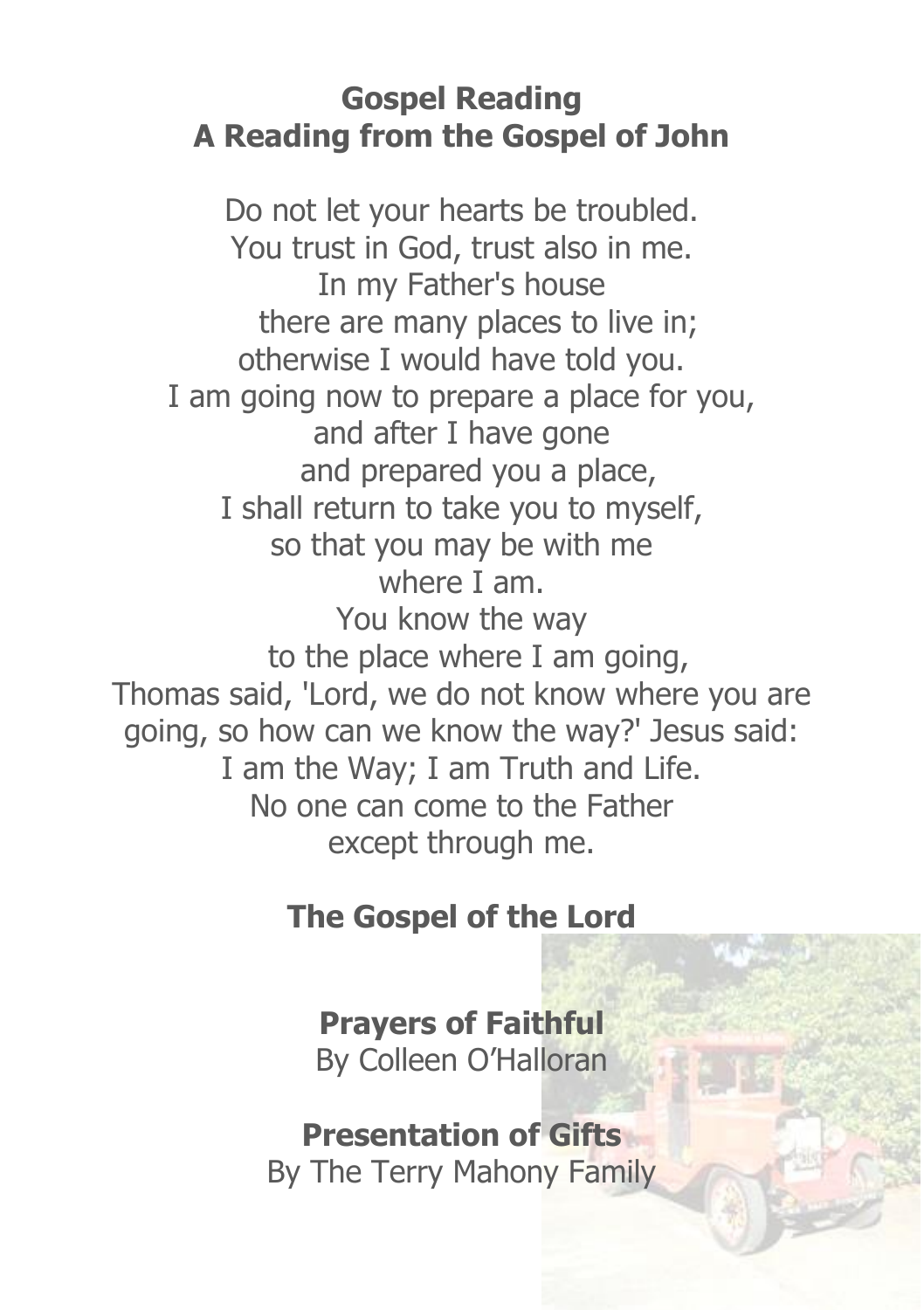#### **Communion Hymn Hail Queen of Heaven**

Hail, Queen of heav'n, the ocean star, Guide of the wand'rer here below; Thrown on life's surge, we claim thy care Save us from peril and from woe. Mother of Christ, star of the sea, Pray for the wanderer, pray for me.

O gentle, chaste, and spotless maid, We sinners make our prayers through thee; Remind thy Son that he has paid The price of our iniquity. Virgin most pure, star of the sea, Pray for the sinner, pray for me.

And while to him who reigns above In Godhead one, in Persons Three, The source of life, of grace, of love, Homage we pay on bended knee; Do thou, bright Queen, star of the sea, Pray for thy children, pray for me.

**Prayers of Farewell and Final Commendation**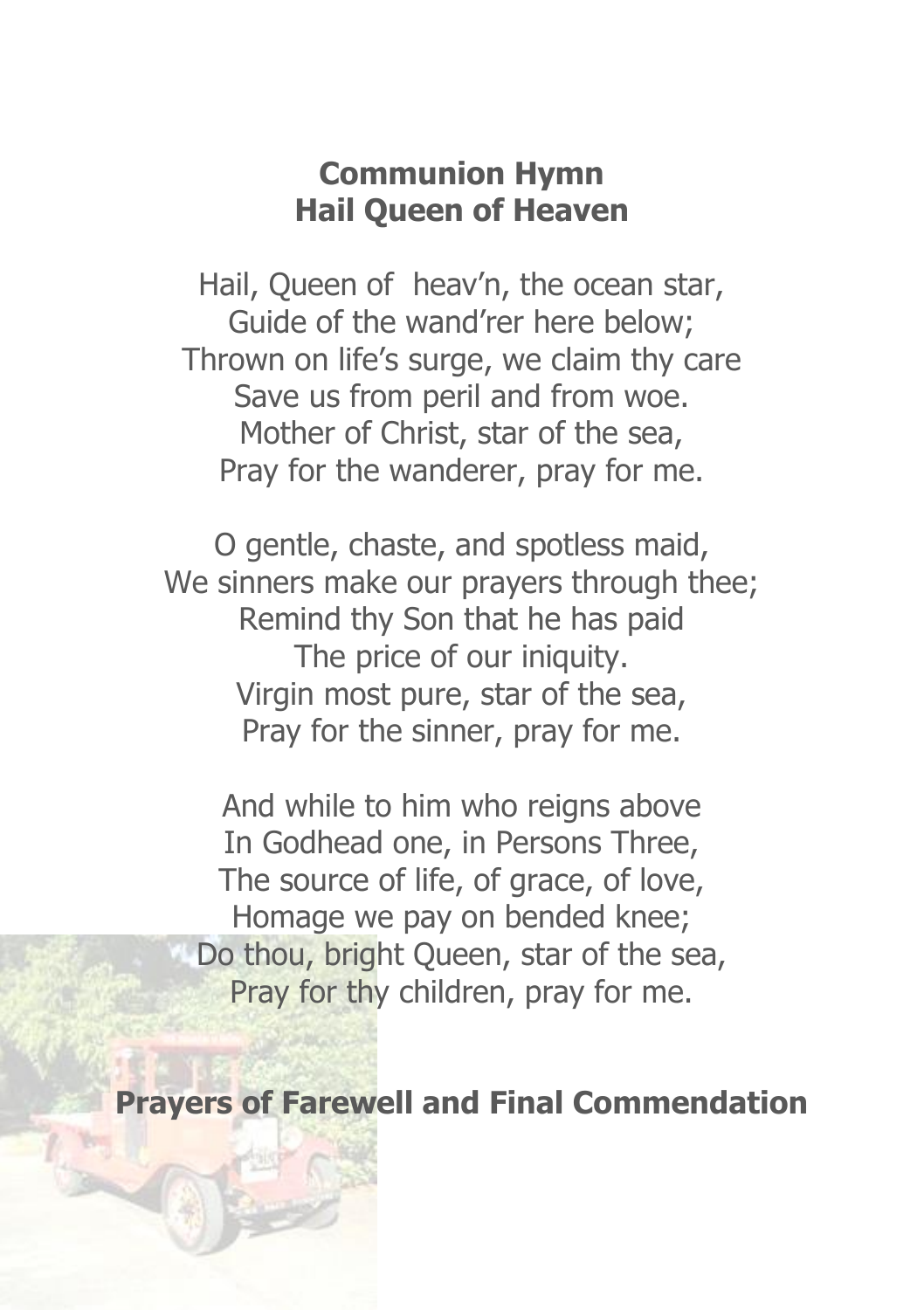#### **Recessional Hymn Faith of Our Fathers**

Faith of our fathers, living still In spite of dungeon, fire, and sword: Oh, how our hearts beat high with joy Whene'er we hear that glorious word! Faith of our fathers! Holy faith! We will be true to thee till death.

Our fathers, chained in prisons dark, Were still in heart and conscience free: How sweet would be their children's fate, If they, like them, could die for thee! Faith of our fathers! Holy faith! We will be true to thee till death.

Faith of our fathers, we will love Both friend and foe in all our strife, And preach thee too, as love knows how. By kindly words and virtuous life: Faith of our fathers! Holy faith! We will be true to thee till death.